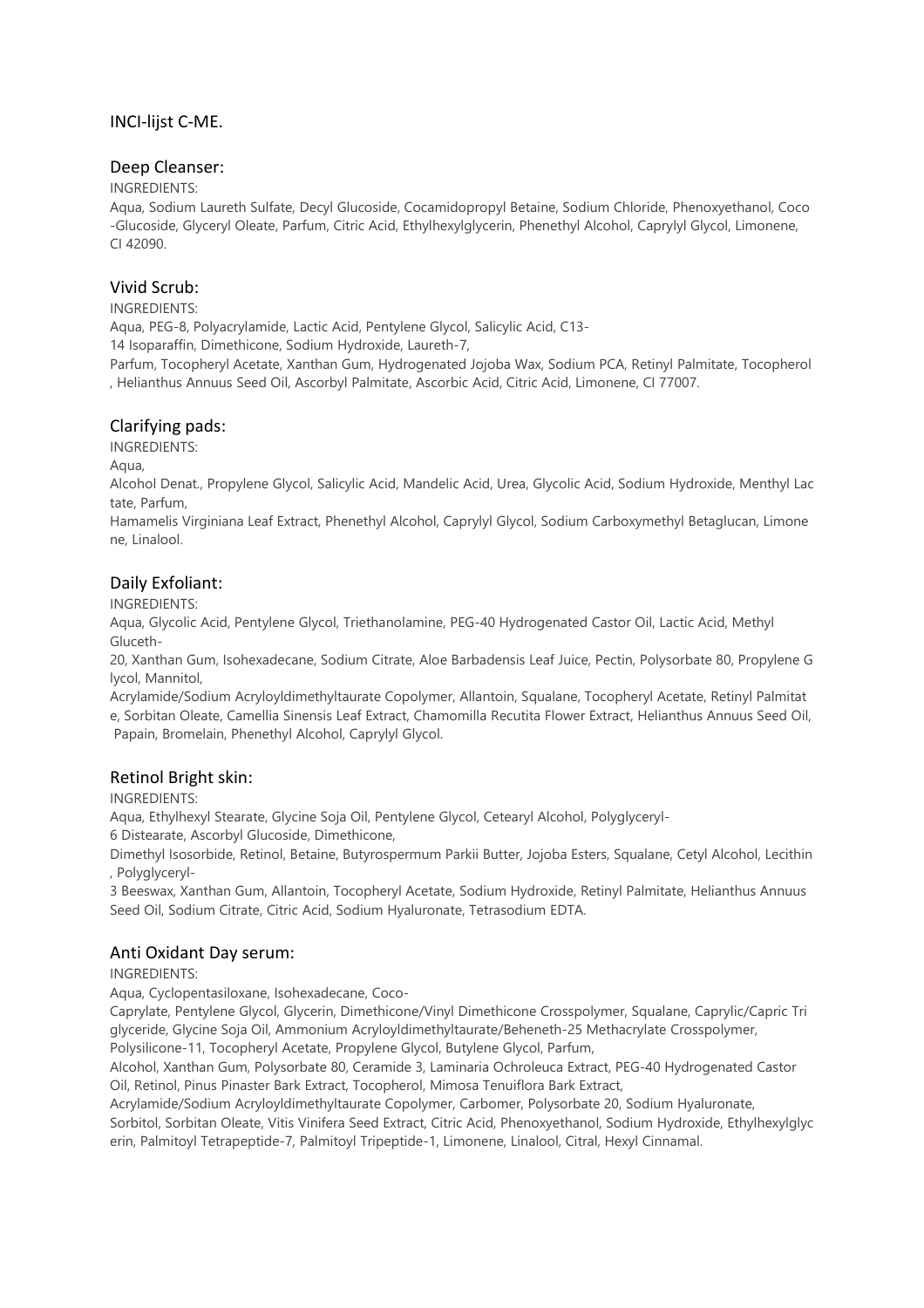### Rebalance:

INGREDIENTS:

Aqua, Dicaprylyl Carbonate, Ethylhexyl Stearate, Isostearyl Isostearate, Pentylene Glycol, Glycerin, Ethylhexyl Palmit ate, Cetearyl Alcohol, Ethylhexyl Isononanoate, Butyrospermum Parkii Butter, Arachidyl Alcohol, Dimethicone, Glyc eryl Stearate, PEG-100 Stearate, Simmondsia Chinensis Seed Oil, Glycine Soja

Oil, Behenyl Alcohol, Arachidyl Glucoside, Ethylhexylglycerin,

Parfum, Acetyl Tyrosine, Butylene Glycol, Macadamia Integrifolia Seed Oil, Phospholipids, Retinol, Propylene Glycol , Proline, Glycine Soja Sterols, Stearic Acid, Safflower Oil/Palm Oil Aminopropanediol Esters, Squalane,

Adenosine Triphosphate, Hydrolyzed Vegetable Protein, Biosaccharide Gum-1, Panax Ginseng Root

Extract, Hydrolyzed Silk, Sodium Levulinate, Sodium Carboxymethyl Betaglucan, Glyceryl Caprylate, Phenethyl Alco hol, Caprylyl Glycol, Disodium EDTA, Sodium Benzoate, Limonene, Linalool, Citral, Hexyl Cinnamal.

## UV Protector spf 30:

INGREDIENTS:

Aqua, C12-15 Alkyl Benzoate, Butyl Methoxydibenzoylmethane, Titanium

Dioxide, Glycerin, Potassium Cetyl Phosphate, Bis-

Ethylhexyloxyphenol Methoxyphenyl Triazine, Cetearyl Ethylhexanoate, Cetearyl Alcohol, Coco-

Caprylate, Glyceryl Stearate, Isohexadecane, PEG-100 Stearate, Sorbitan Stearate, Phenoxyethanol, Oleth-10,

Polymethyl Methacrylate, Magnesium Aluminum Silicate, Alumina, Aluminum Stearate, Isodeceth-

6, Tocopherol, Carnosine, Hydrolyzed Wheat Protein/PVP Crosspolymer, Ethylhexylglycerin, Betaine, Xanthan Gum, Helianthus Annuus Seed Oil, Parfum, Simethicone, Tetrasodium Glutamate Diacetate, Sodium Chloride,

EDTA, Potassium Sorbate MAY CONTAIN: Decyl Glucoside, Methylene Bis-

Benzotriazolyl Tetramethylbutylphenol, Propylene Glycol, Limonene, Linalool, Citral.

#### Retinol Plus Night serum:

INGREDIENTS:

Aqua, Cyclopentasiloxane, Glycine Soja Oil, Cetearyl Isononanoate, Pentylene Glycol, Propylheptyl Caprylate, Dimethyl Isosorbide, Dimethicone/Vinyl Dimethicone Crosspolymer, Retinol,

Ammonium Acryloyldimethyltaurate/Beheneth-25 Methacrylate Crosspolymer, Polysilicone-

11, Tocopheryl Acetate, Saccharomyces/Capsicum Annuum Fruit

Ferment Filtrate, Diethylhexyl Syringylidene Malonate, Camellia Oleifera Seed Oil,

Prunus Armeniaca Kernel Oil, Isohexadecane, Isomalt, Xanthan Gum, Parfum, PEG-

8, Polysorbate 80, Tetrasodium EDTA, Buteth-3, Caprylic/Capric Triglyceride, Tocopherol,

Acrylamide/Sodium Acryloyldimethyltaurate Copolymer, Sodium Benzotriazolyl Butylphenol Sulfonate, Tributyl Cit rate, Sorbitan Oleate, Ascorbyl Palmitate, Leuconostoc/Radish Root

Ferment Filtrate, Sodium Carboxymethyl Betaglucan, Ascorbic Acid, Citric Acid, Lecithin, Vitis Vinifera Fruit Cell Extr act, Sodium Benzoate, Limonene, Linalool, Citral, Hexyl Cinnamal.

#### Peptide Night serum:

#### INGREDIENTS:

Aqua, Propylene Glycol, Cyclopentasiloxane,

Alcohol Denat., Dimethicone/Vinyl Dimethicone Crosspolymer, Dimethicone, PEG/PPG-

18/18 Dimethicone, Glycerin, Glycine Soja Oil, Sodium Chloride, Butylene Glycol, Polysilicone-11,

Parfum, Acetyl Tyrosine, Macadamia Integrifolia Seed Oil, Phospholipids, Retinol, Tetrasodium EDTA, Proline,

Glycine Soja Sterols, Stearic Acid, Safflower Oil/Palm Oil Aminopropanediol Esters, Squalane,

Adenosine Triphosphate, Carbomer, Hydrolyzed Vegetable Protein, Polysorbate 20, Hydrolyzed Silk,

Disodium Acetyl Glucosamine Phosphate, Sodium Carboxymethyl Betaglucan, Disodium

EDTA, Sodium Benzoate, Palmitoyl Tetrapeptide-7, Palmitoyl Tripeptide-1 MAY CONTAIN:

Angelica Polymorpha Sinensis Root Extract,

Ethyl Linoleate, Lactic Acid, Oleyl Alcohol, Panthenyl Triacetate, Potassium Sorbate, Tocopherol, Limonene, Linalool , Citral, Hexyl Cinnamal.